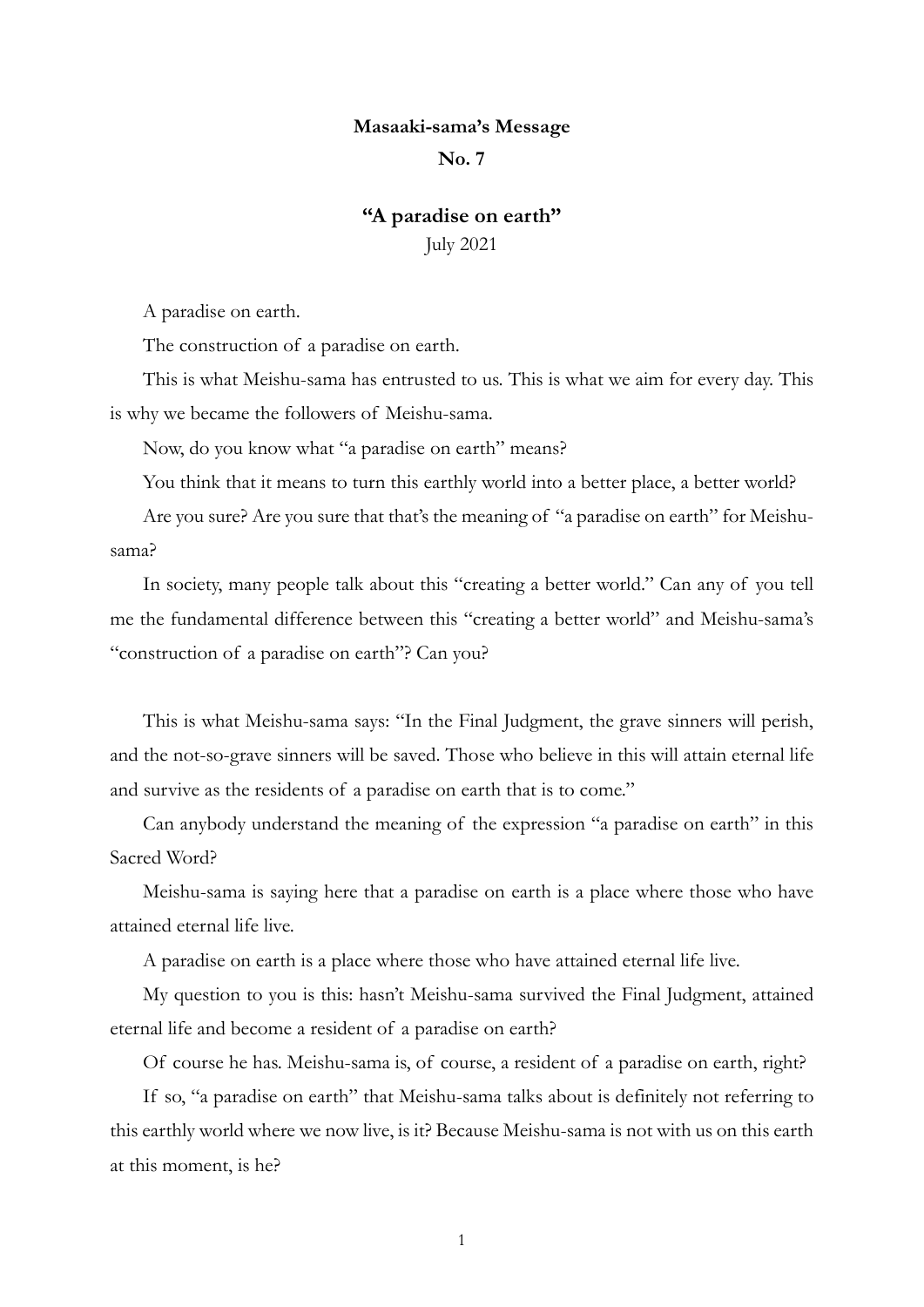What a groundbreaking idea this is.

Haven't we assumed for a long time that a paradise on earth is something to be built on this very earth we now live in?

But Meishu-sama is saying clearly and without any margin of error that a paradise on earth is where those who attained eternal life live.

And which one do you think you are?

You think that you are a "not-so-grave sinner" who will be saved? That you are not destined to perish because your sin is not so grave?

Among all of you, is there anyone who can say to God, "my sin is not so grave" or "I have the right to be saved"? Can any of you say these things to God with confidence?

Maybe some of you think you can. But before saying anything, consider what Meishusama says.

In his hymn, Meishu-sama wrote:

"O God, my sin is grave. / But You, O God, did not punish me for it. / Instead, You pour Your boundless blessings on me!"

Another one:

"O God! / If You so wish, / With Your unfailing love, / With Your great mercy and compassion, / Forgive me— / Me whose body, family and ancestors are filled with many sins!"

Meishu-sama himself is saying that his sin is grave and that he is filled with many sins. If any of you think you are better than Meishu-sama, then go ahead and say to God that your sin is not so grave and you have the right to be saved.

And you have to pay attention to how Meishu-sama says it in his Sacred Word I quoted earlier.

He is not saying that the "not-so-grave sinners will attain eternal life." Rather, he is saying that "the grave sinners will perish, and the not-so-grave sinners will be saved." And "Those who believe in this will attain eternal life."

So didn't Meishu-sama believe that since he was a grave sinner, he was destined to perish and did not have the right to be saved? And for that, didn't he repent and beg God's forgiveness for his sins? And isn't that why he was allowed to attain eternal life and be a